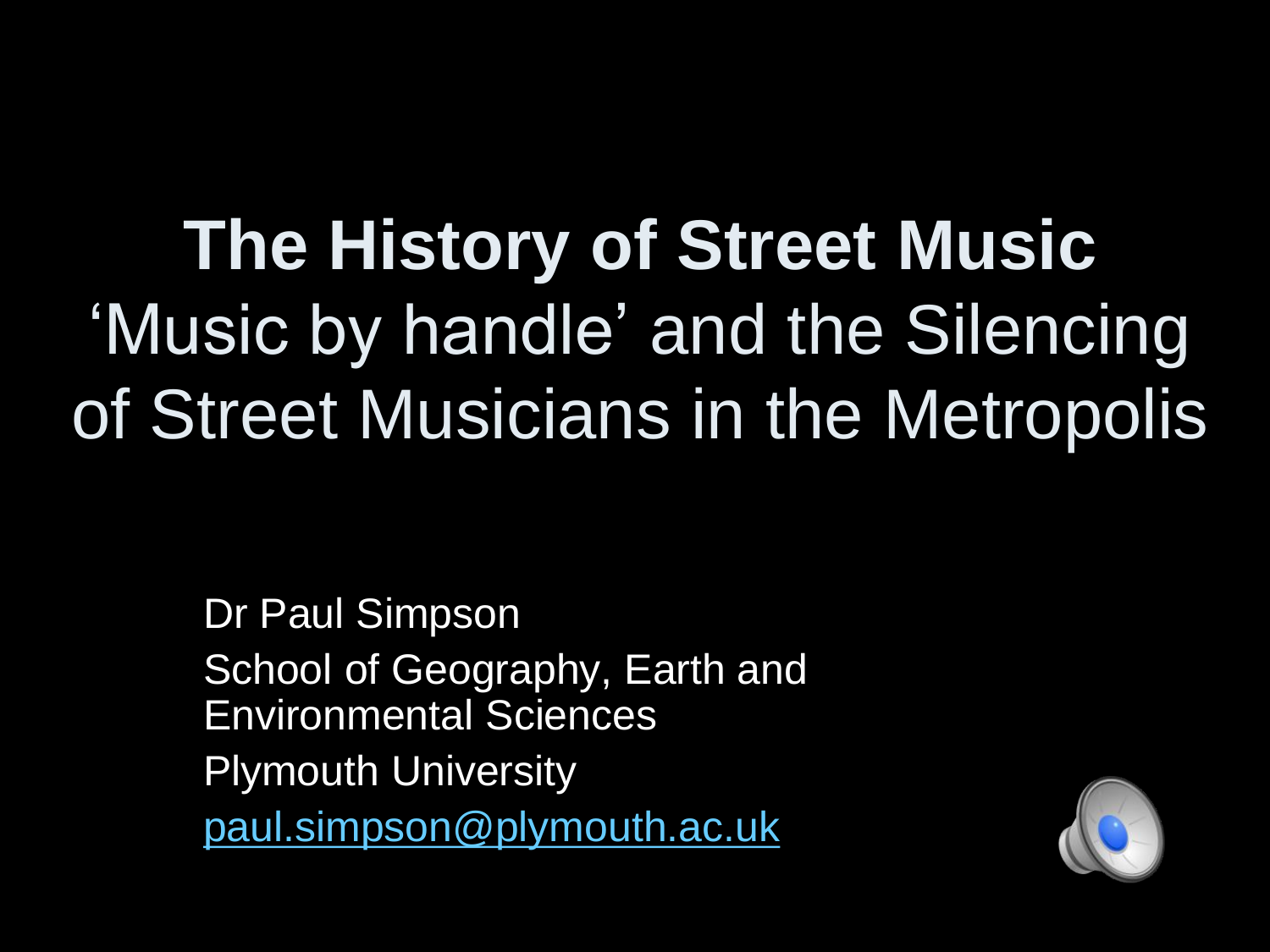## The Challenging History of Street Music

- A ubiquitous feature of the everyday life of many urban environments – But has maintained an uncertain position here
- Patronage and Privileged Performers? Or
- 'Lecherous and irresponsible fly-by-nights' (Cresswell 2006: 11)?

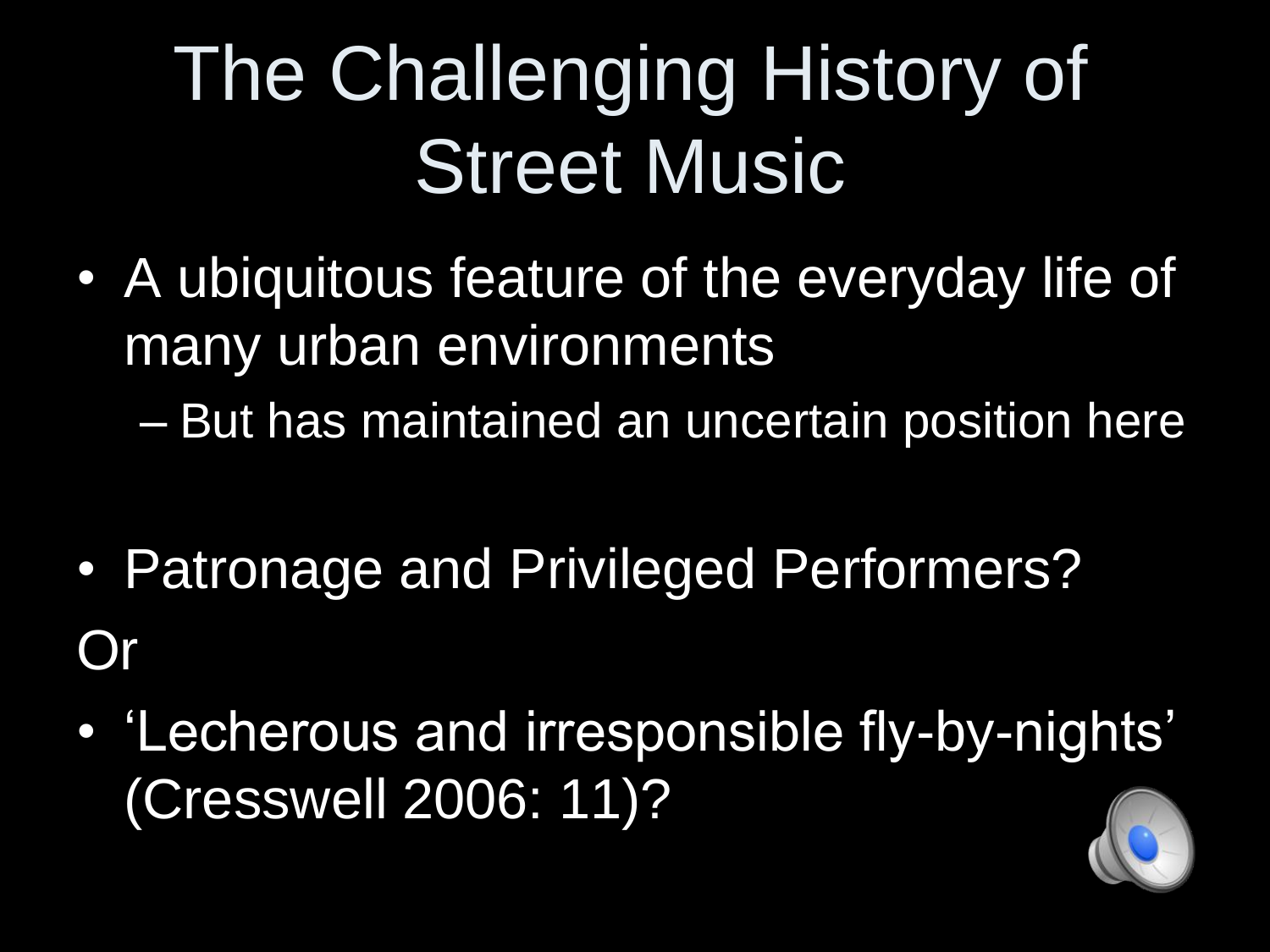#### A question of sources

- Limited range of sources available that document the history of street performance
- Some records do not give the full picture

- "Much of the history of street performance…is found in the laws that prohibit it" (Harrison-Pepper 1990: 22)
	- Key example: The Victorian Street Music **Debates**

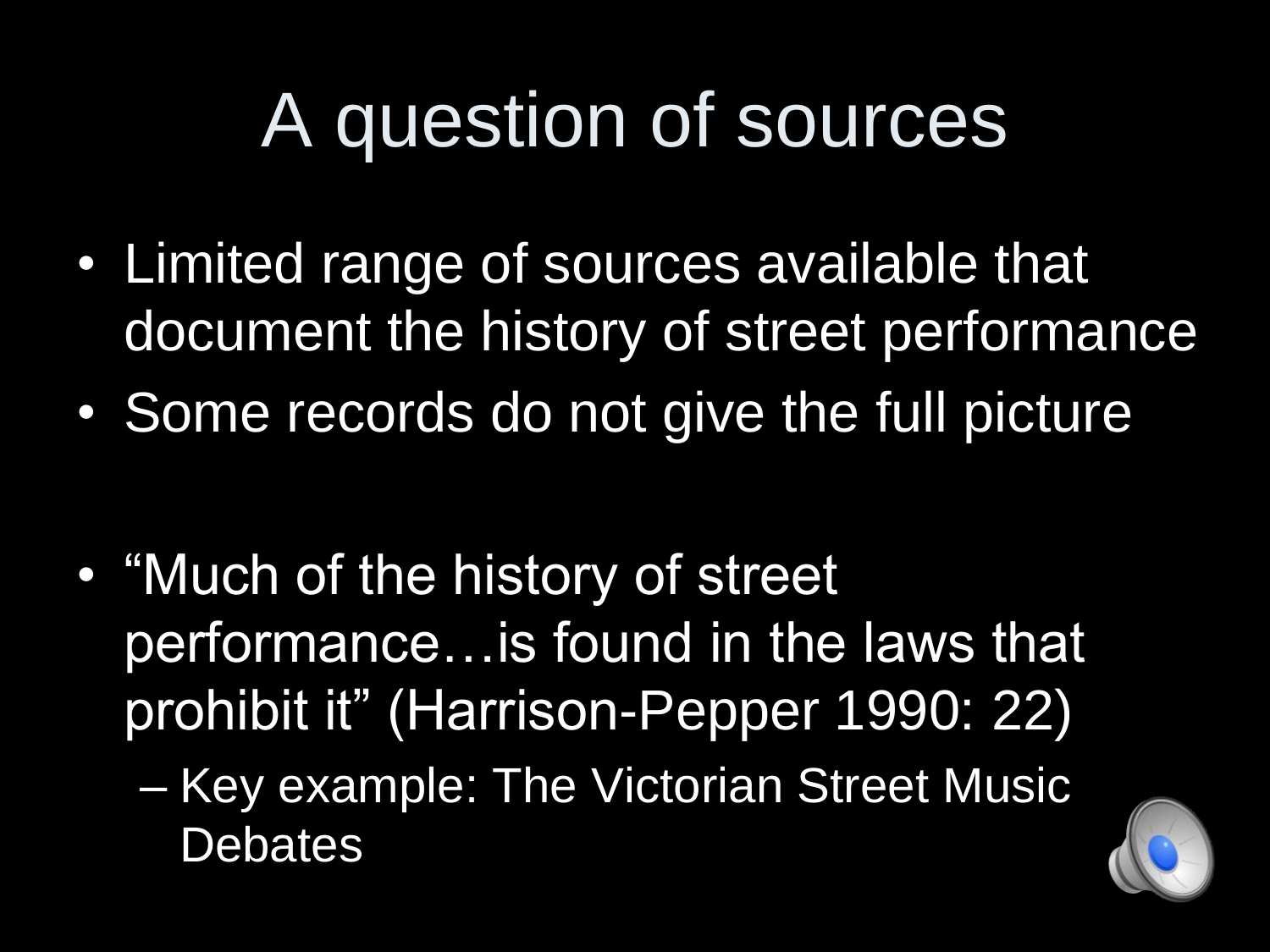

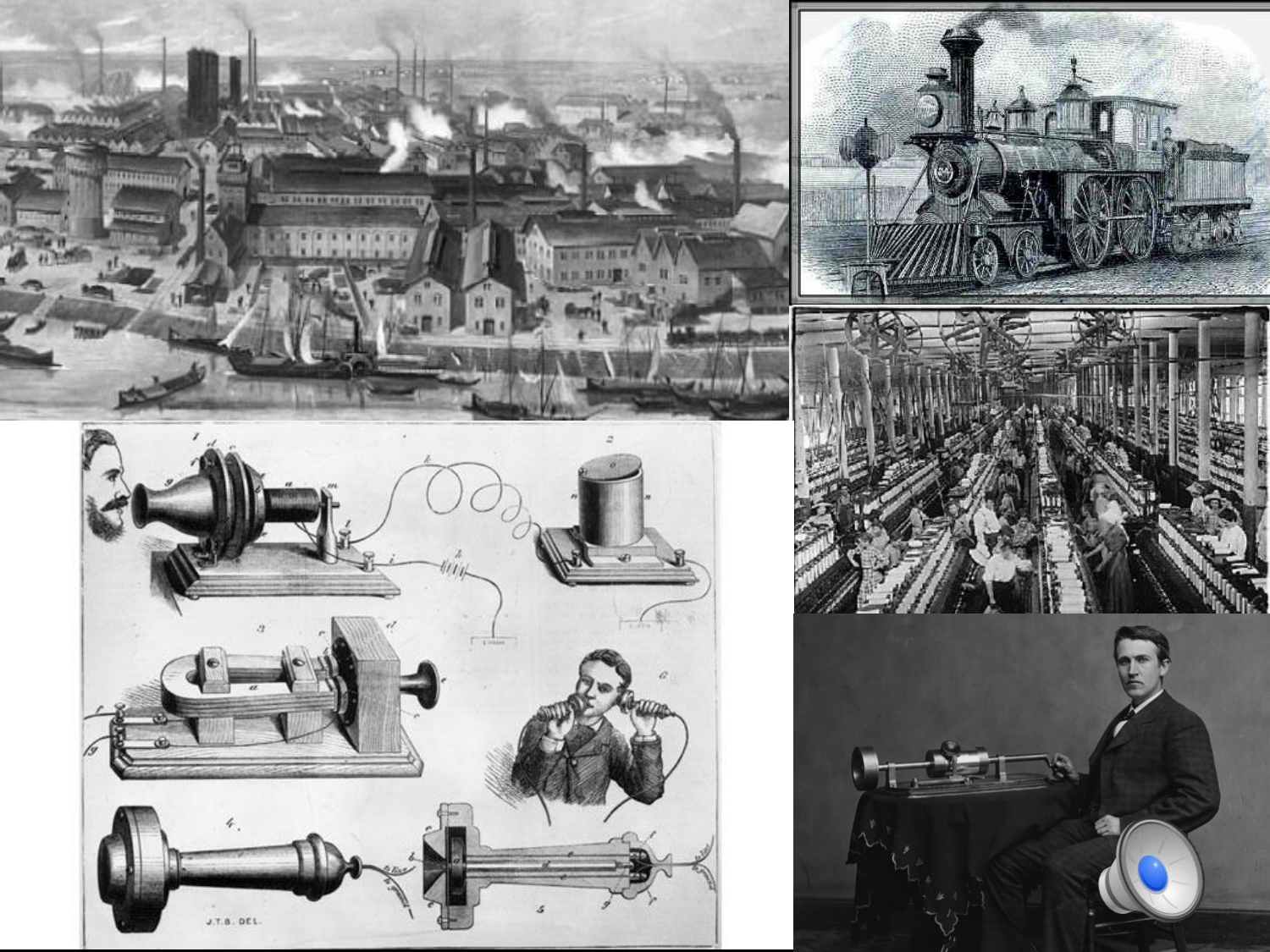## Victorian London's changing soundscape

• "a period of unprecedented amplification, unheard of loudness. It was…an age 'alive with sound'" (Picker 2003: 4)

• "The Industrial Revolution introduced a multitude of new sounds with unhappy consequences for many of the natural and human sounds which they tended to obscure" (Schafer 1977: 71)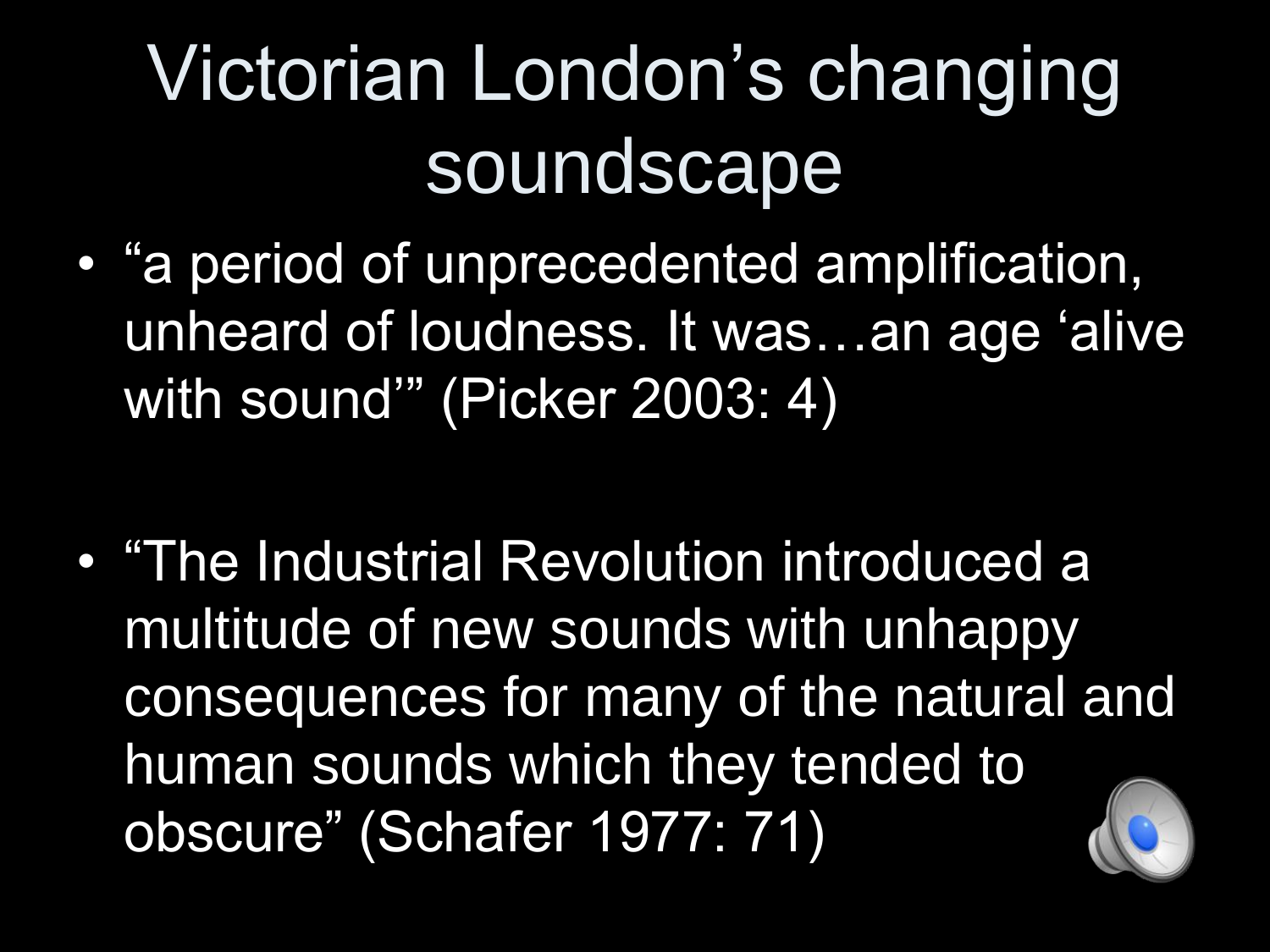#### The Street Music Debates

- Origins 1840s letters in 'The Times'
- Early 1950's and on into the 1960 became particularly attributed to street musicians
- Was a need to "demonstrate what great obstacles are opposed by street music to the progress of art, science, and literature, and what torments are inflicted on the studious, the sensitive, and the afflicted" (Bass 1864: vii).

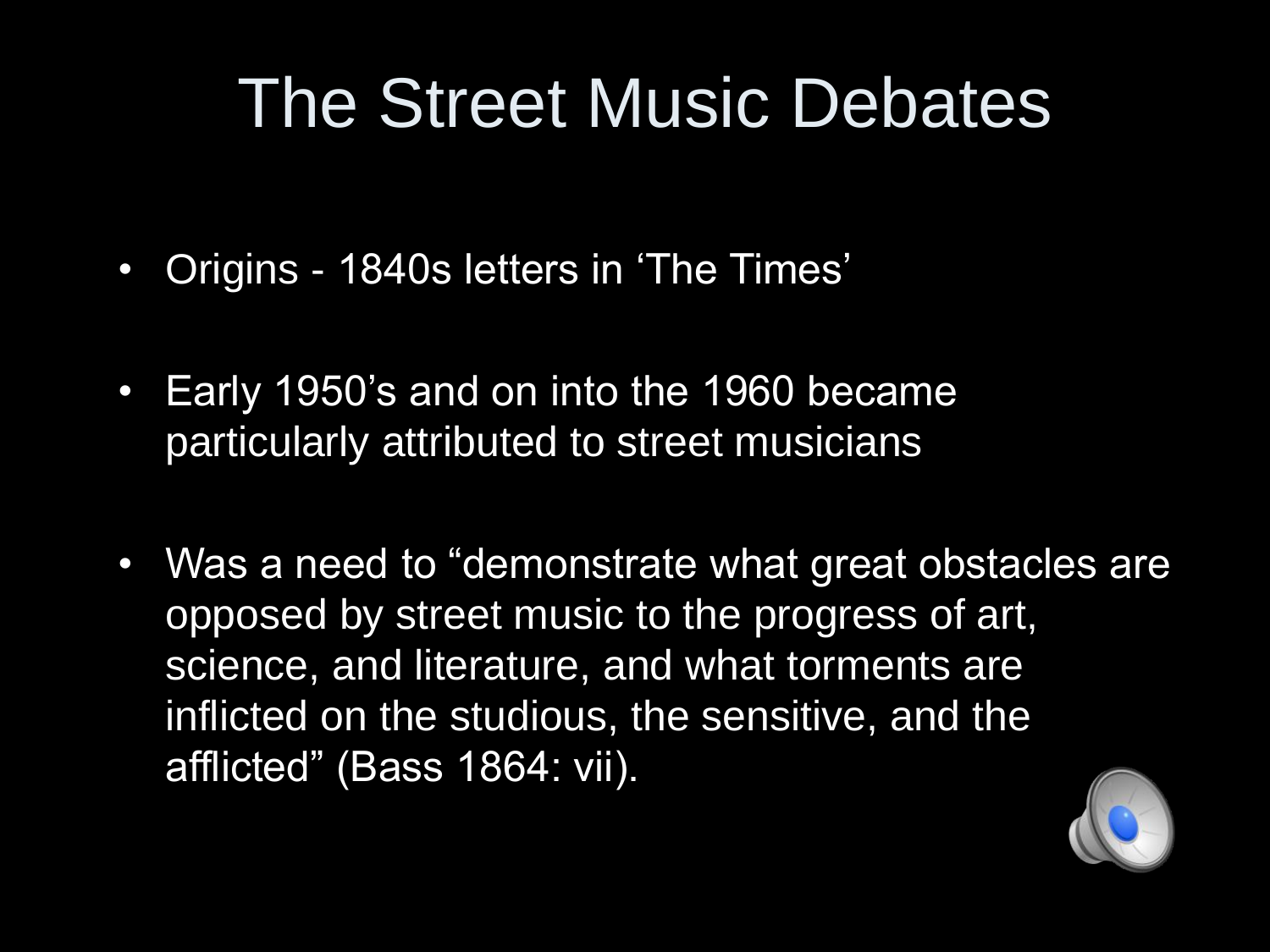"Perhaps the pleasantest of all the out-door accessories of a London life are the strains of fugitive music which one hears in the quiet by-streets or suburban highways – strains born of the skill of some of our wandering artists, who, with flute, violin, harp, or brazen tube of various shape and designation, make the brick-walls of the busy city responsive with the echoes of harmony. Many a time and oft have we lingered entranced by the witchery of some street Orpheus, forgetful, not merely of all the troubles of existence, but of existence itself, until the last strain has ceased, and silence aroused us to the matter-of-fact world of business. … [This] we must pass over with this brief mention upon the present occasion; our business being with their numerous antitheses and would-be rivals – the incarnate nuisances who fill the air with discordant and fragmentary mutilations and distortions of heaven-born melody, to the distraction of educated ears and the perversion of the popular taste.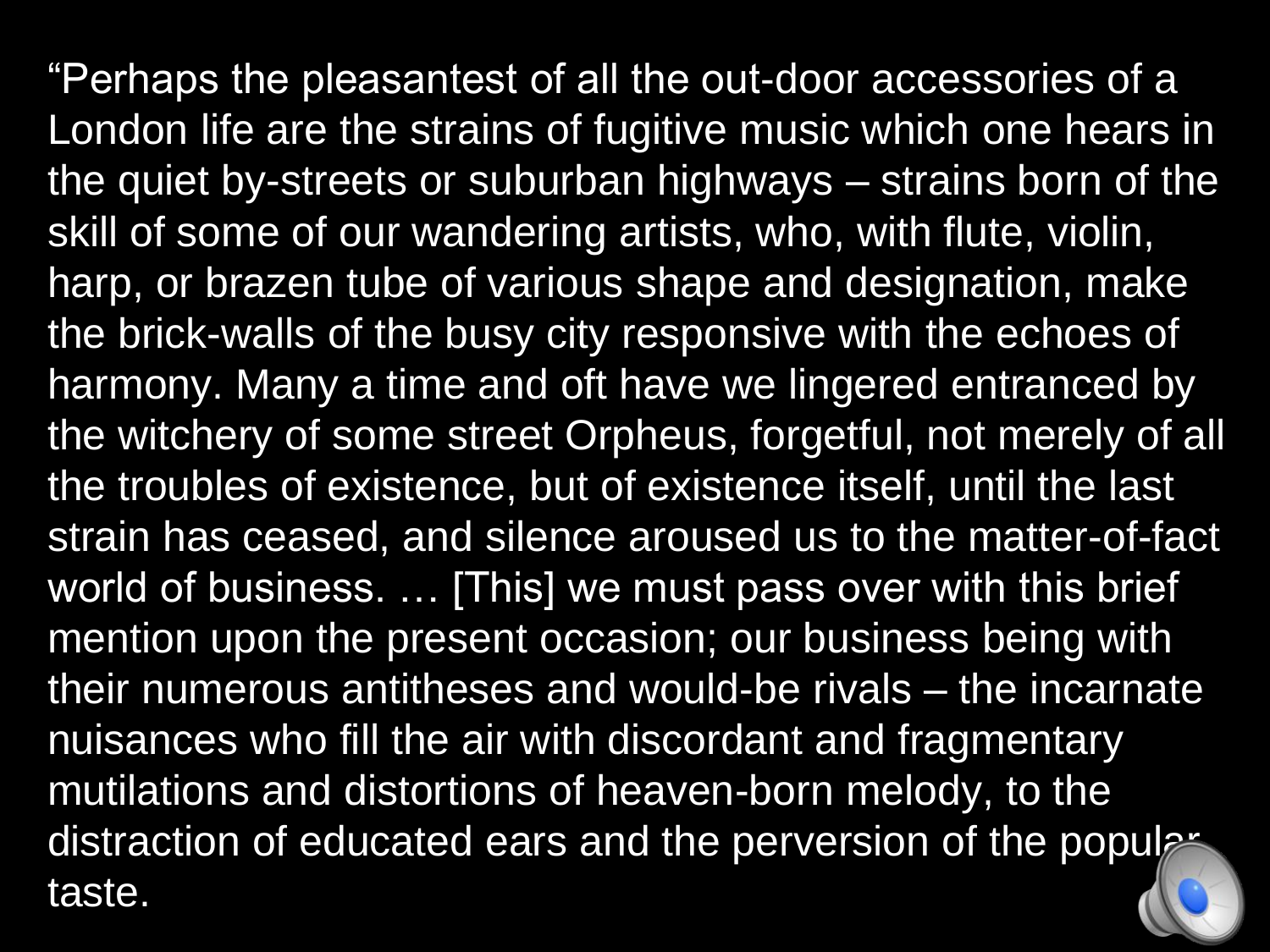'Music by handle', as it has been facetiously termed, forms our present subject. This kind of harmony, which is not too often deserving of the name, still constitutes…by far the largest portion of the peripatetic minstrelsy of the metropolis. It would appear that these grinders of music…are distinguished from their praiseworthy exemplars, the musicians [just mentioned], by one remarkable, and to them perhaps very comfortable characteristic…they have ears, but no ear, though they would hardly be brought to acknowledge the fact." (Mamby-Smith 1852)

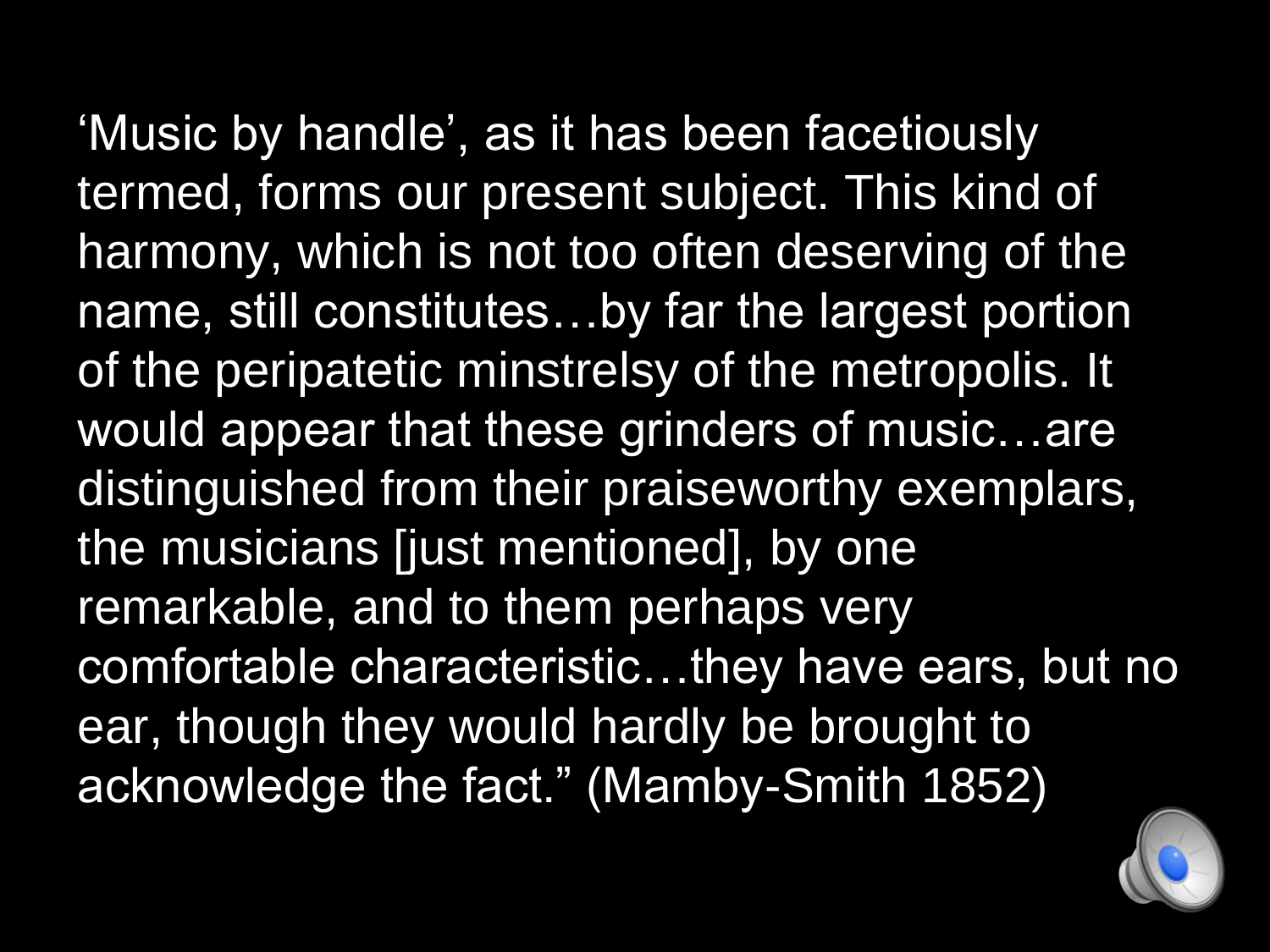## **The Organ** Grinder

"The Italian organ grinders [that] came to be seen as the repulsive source of virtually all noise in the city" and suggested that many at the time held the view that "their eradication [was] the task of every 'Friend of Tranquillity'" (Picker 2003: 43).



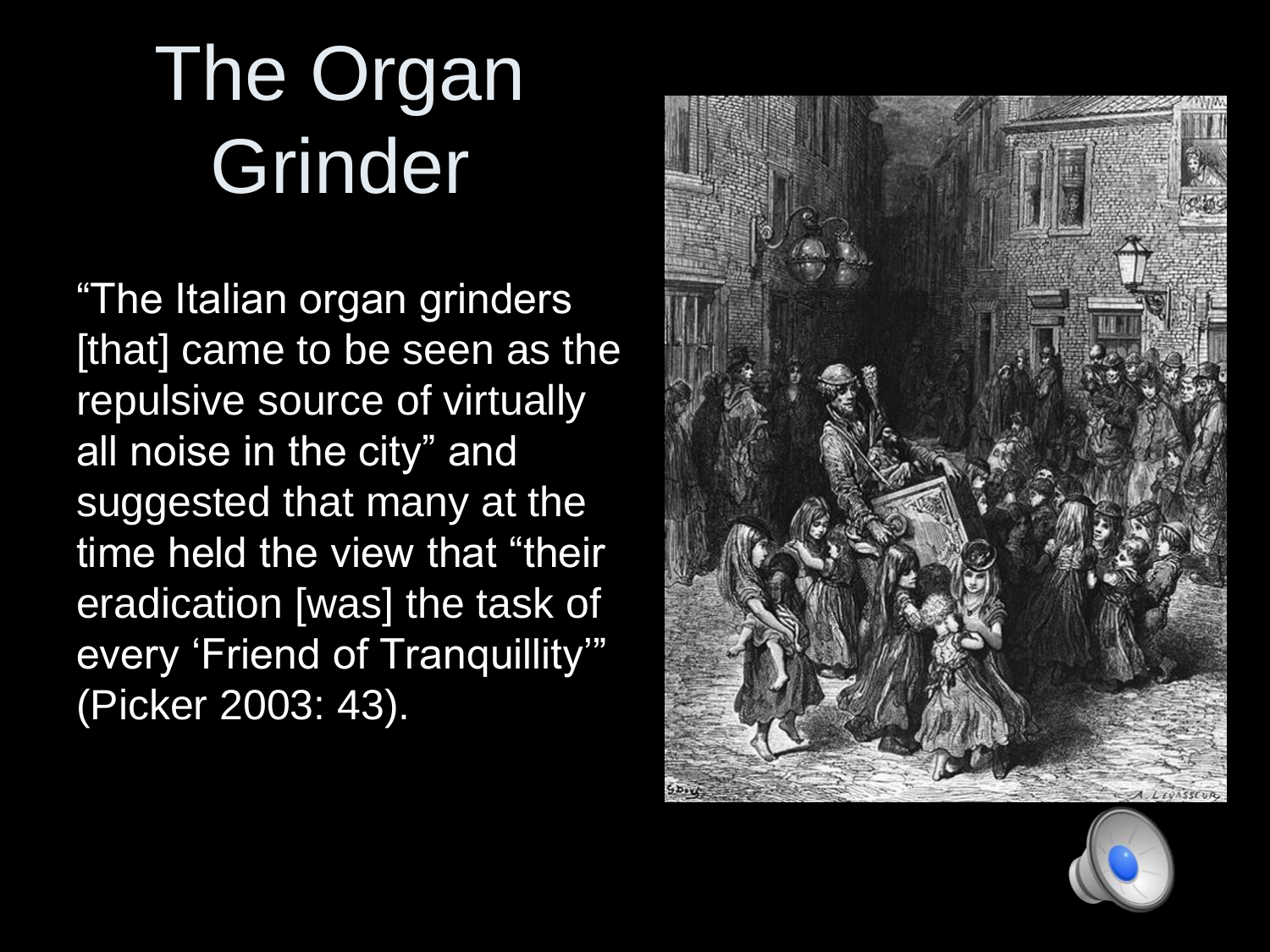# 'Act for the better regulation of street music in the metropolis'

- 'Street Music in the Metropolis'
	- − Collection of letters, official reports, material from the press, and so on.
- Called for the outright banning of street musicians
	- Nationalism
	- Class
	- **Noise**



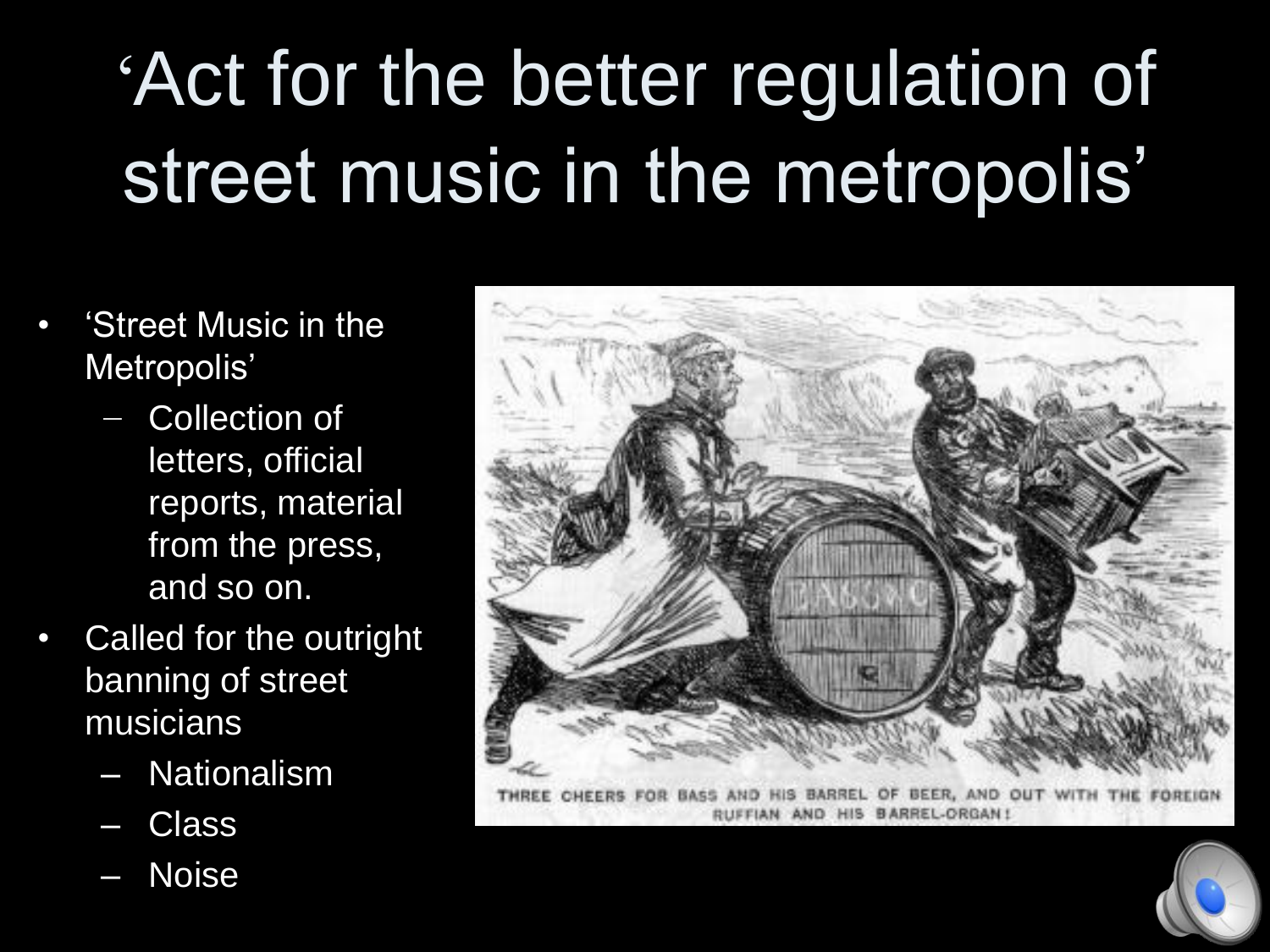## Nationalism and the Italian Grinder

- 'Savoyard Fiends', 'Blackguards', Smelled of 'Garlic and goat-skin' etc.
- 'Infest' the streets which 'swarmed' with vagabonds

• Enslaved performers with immoral and exploitative 'pardrones'

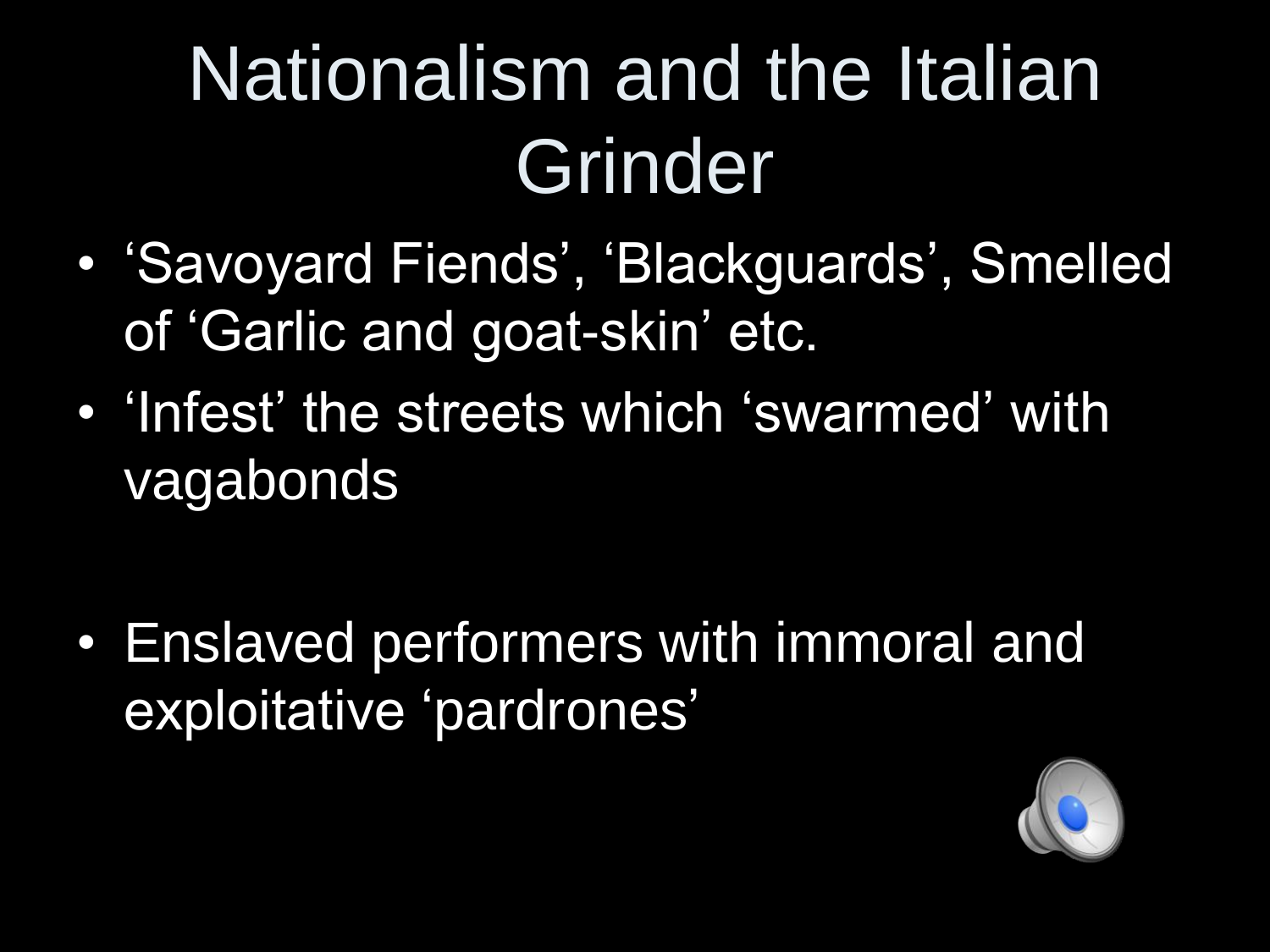"I conclude…that the reason we all bear it in silence is, that we think that if the law were to step in and abolish street music, a poor, honest, and industrious class would be deprived of the means of living. In this I imagine lies our mistake ... I am convinced that our Legislature could not pass any measure of more genuine humanity and charity than one which would prevent the importation…of those poor Italians into this country. They come, with scarcely any exception, to satisfy the greed of a few large speculators of their own nation. They are badly treated, ill-fed, and, into the bargain, cajoled out of the greater part of their hardly won earnings, before they return to their own homes, which many of them never reach".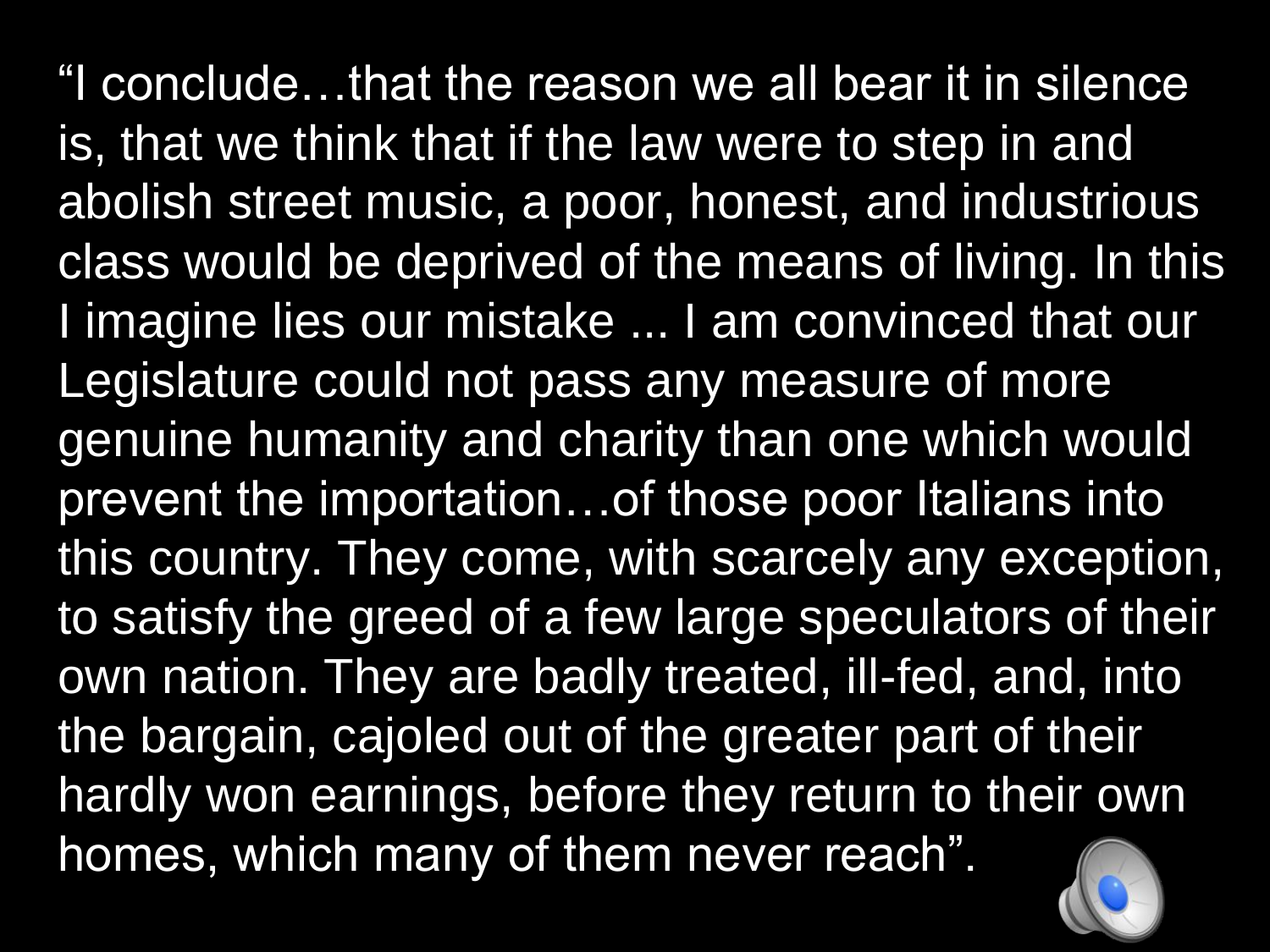

THE LAZY OBSAN GRINDERS HAVE HAD IT ALL THEIR OWN WAY WITH THE MONKEYS-NOW THEN-CHANGE ABOUT !

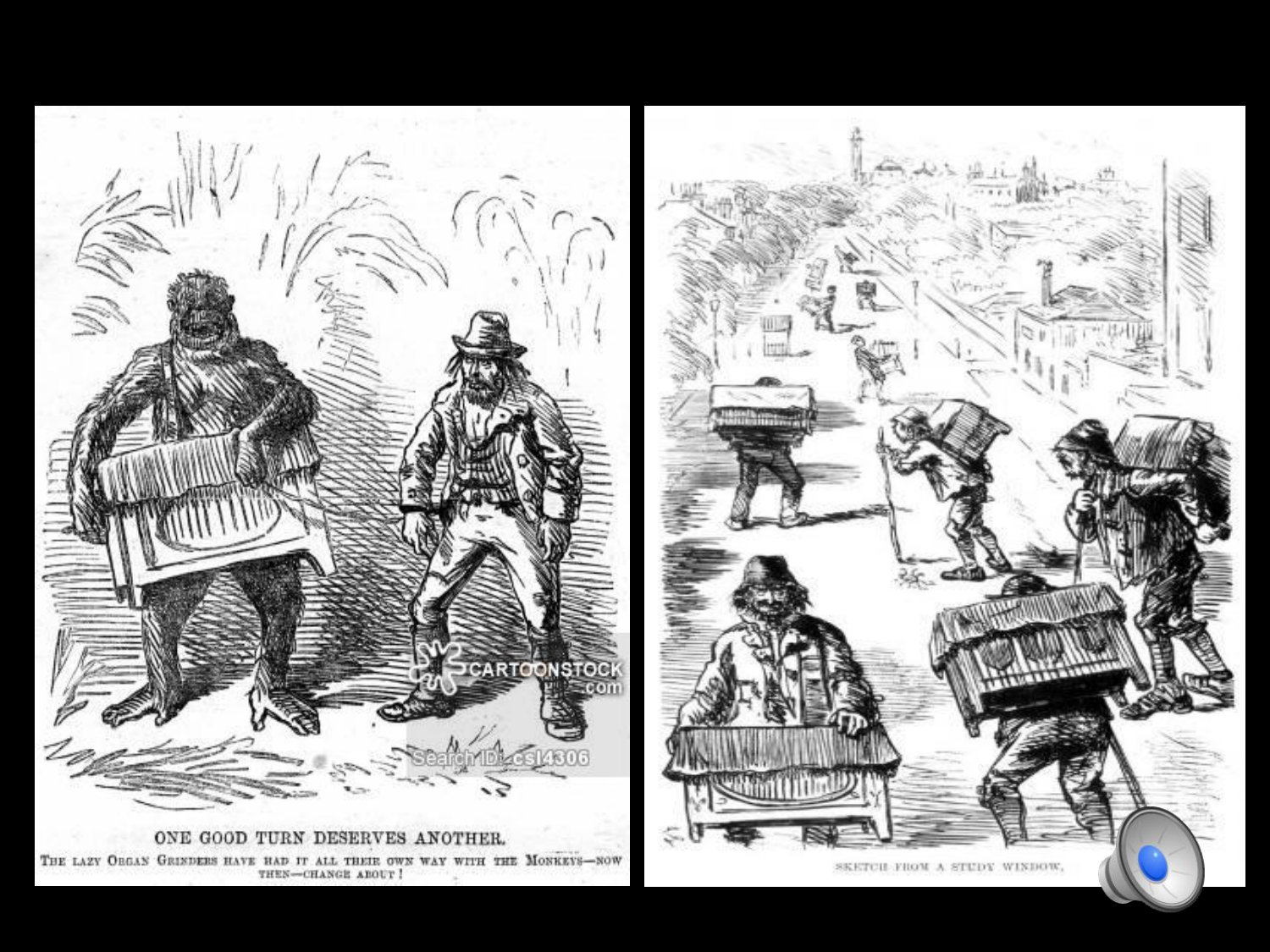## Class, Taste, and Street Music

- Bass's collection suggested itself to be speaking on behalf of all classes
- But those included come from a select group
	- Learned professions, scientific men, etc.
- Issue that the 'lower classes' were a source of support for street music
- Key question: who were more important?

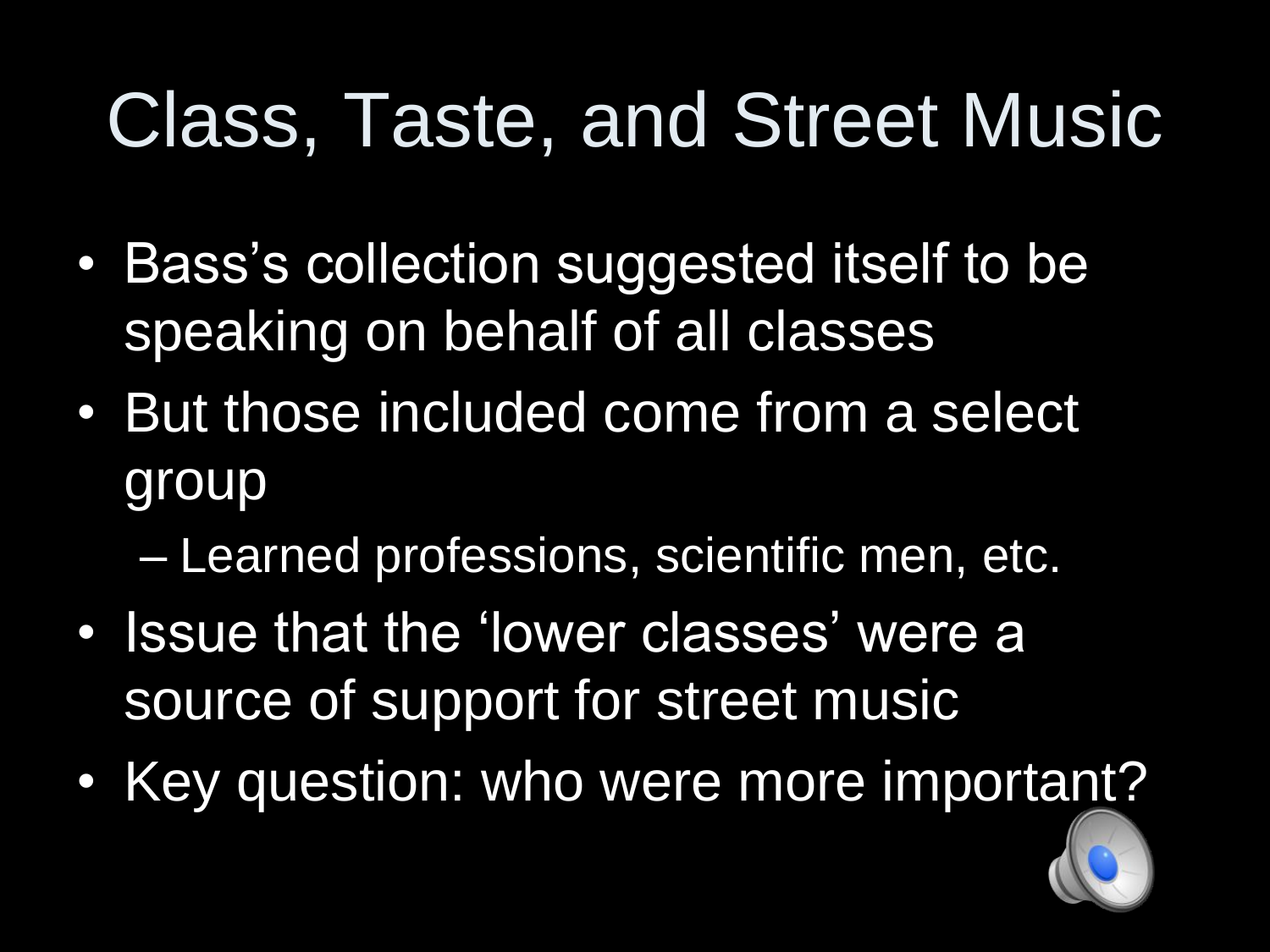# London LABOUR & **POOR**



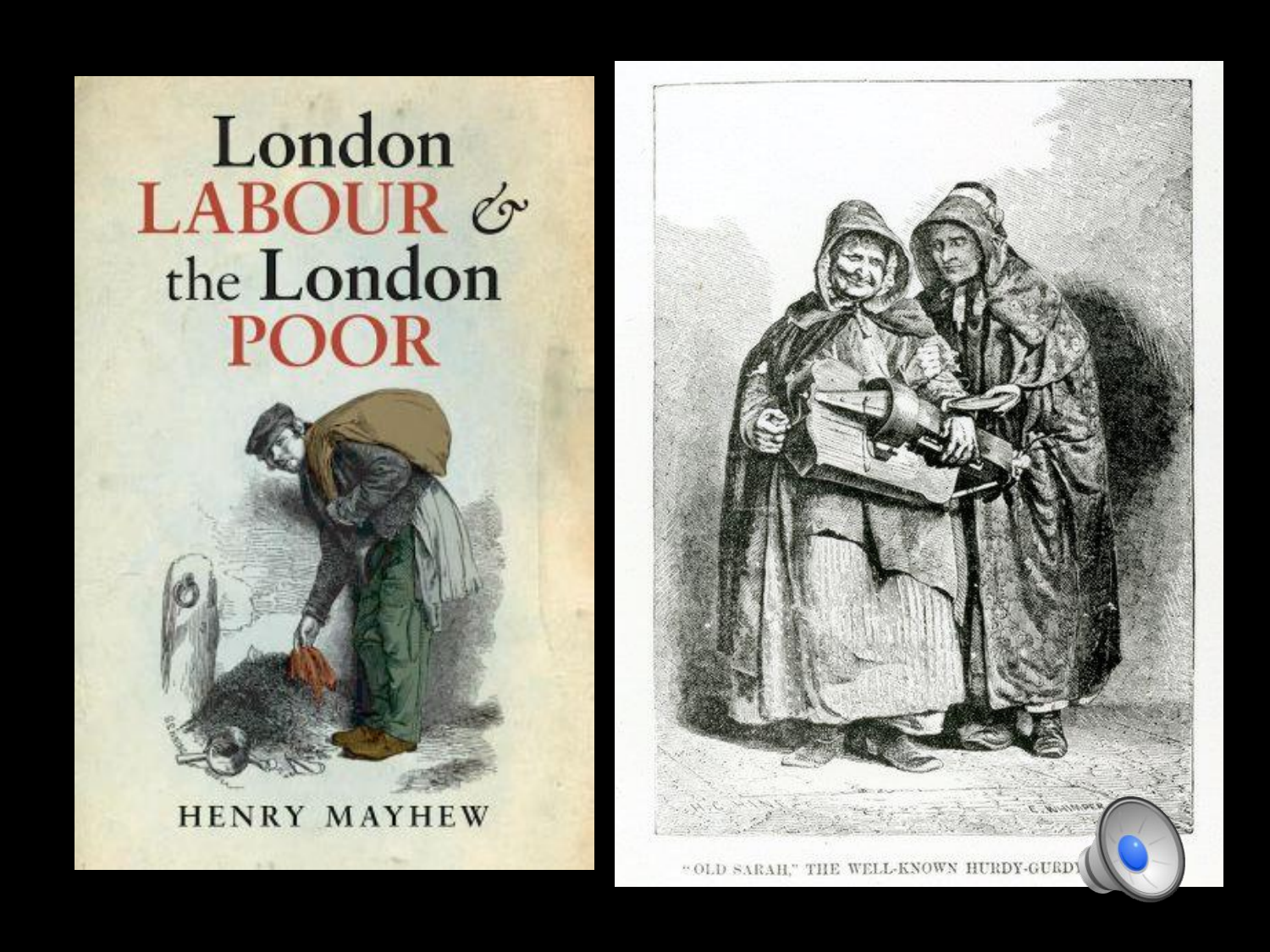"The piercing notes of a score of shrill fifes, the squall of as many clarions, the hoarse bray of a legion of tin trumpets, the angry and fitful snort of a brigade of rugged bassoons, the unintermitting rattle of a dozen or more deafening drums, the clang of bells firing in peals, the boom of gongs, with the sepulchral roar of some unknown contrivance for bass, so deep that you almost count the vibrations of each note – these are a few of the components of the horse-and-cart organ, the sum total of which is impossible to add up" (Mamby-Smith 1852)

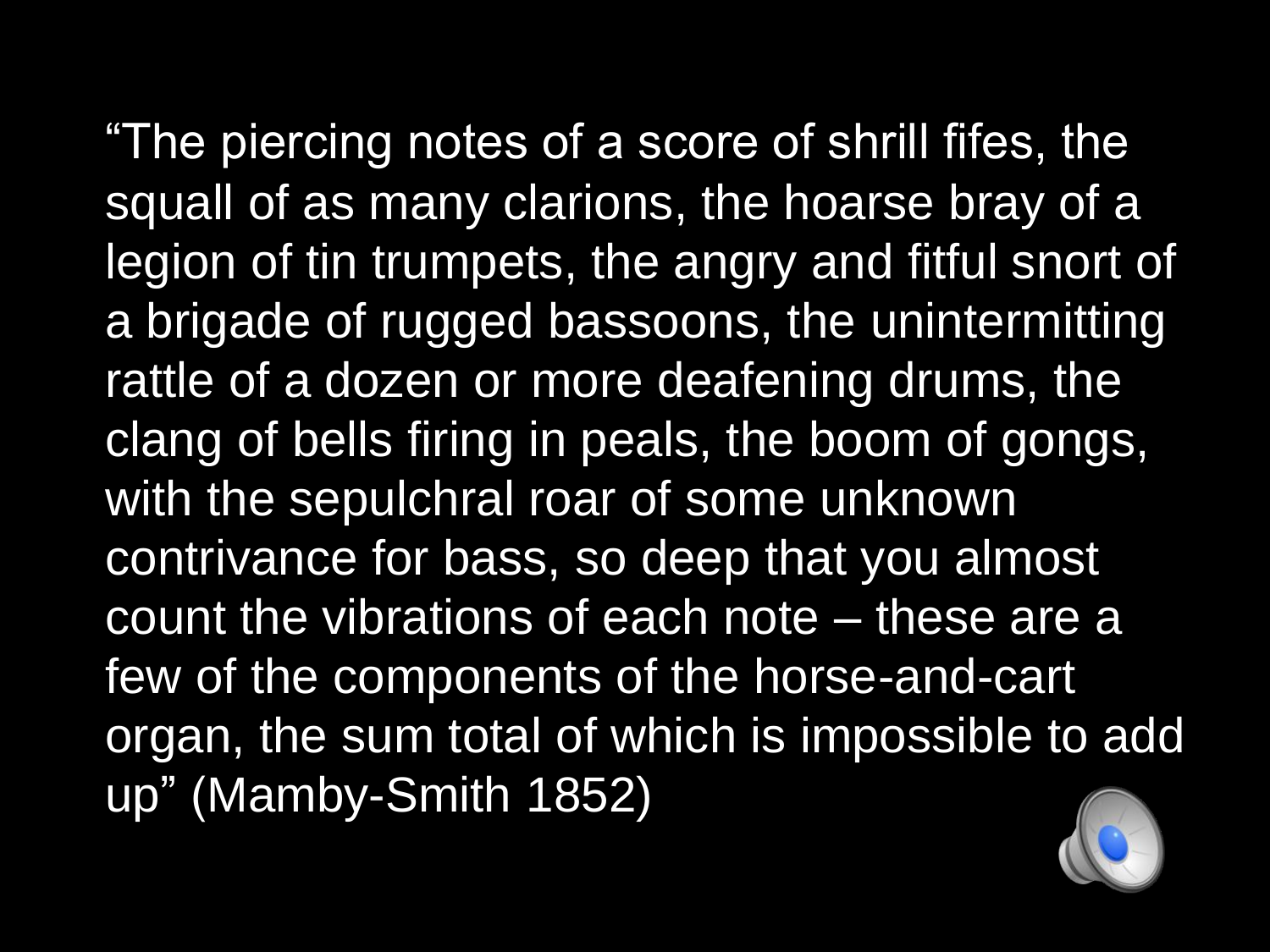#### Babbage's 'Chapter on Street Nuisances'



"I have developed, in my *own* country, an unenviable celebrity, not by anything I have done, but simply by a determined resistance to the tyranny of the lowest mob, whose love, not of music, but of the most discordant noises, is so great that it insists upon enjoying it at all hours in every street" (Babbage 1864: 11)

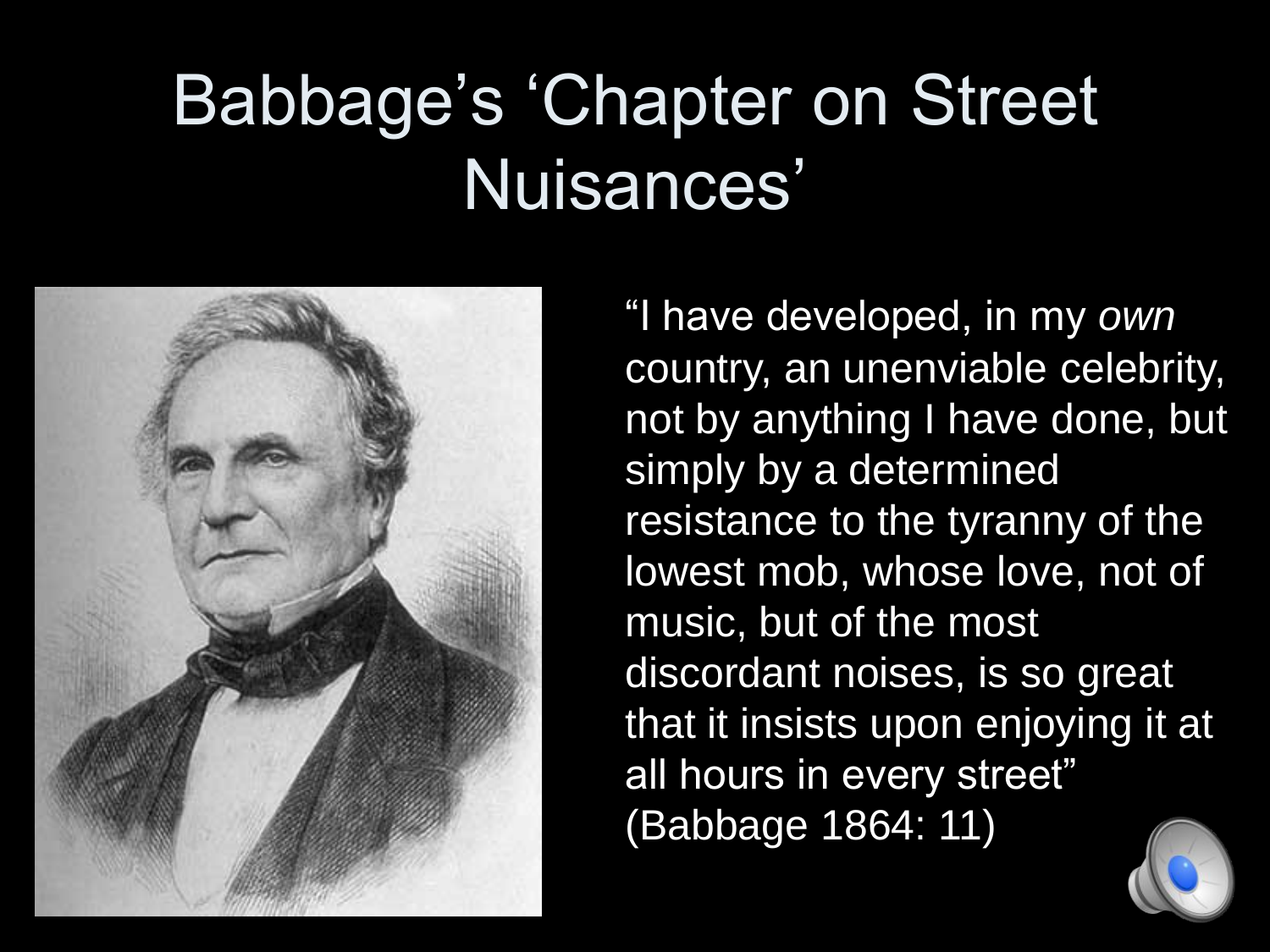"On a careful retrospect of the last dozen years of my life, I have arrived at the conclusion that…one-fourth part of my working power has been destroyed by the nuisance against which I have protested"

"Twenty-five per cent is rather too large an additional income-tax upon the brain of the intellectual workers of this country, to be levied by permission of the Government, and squandered upon its most worthless classes"

(Babbage 1864: 11)

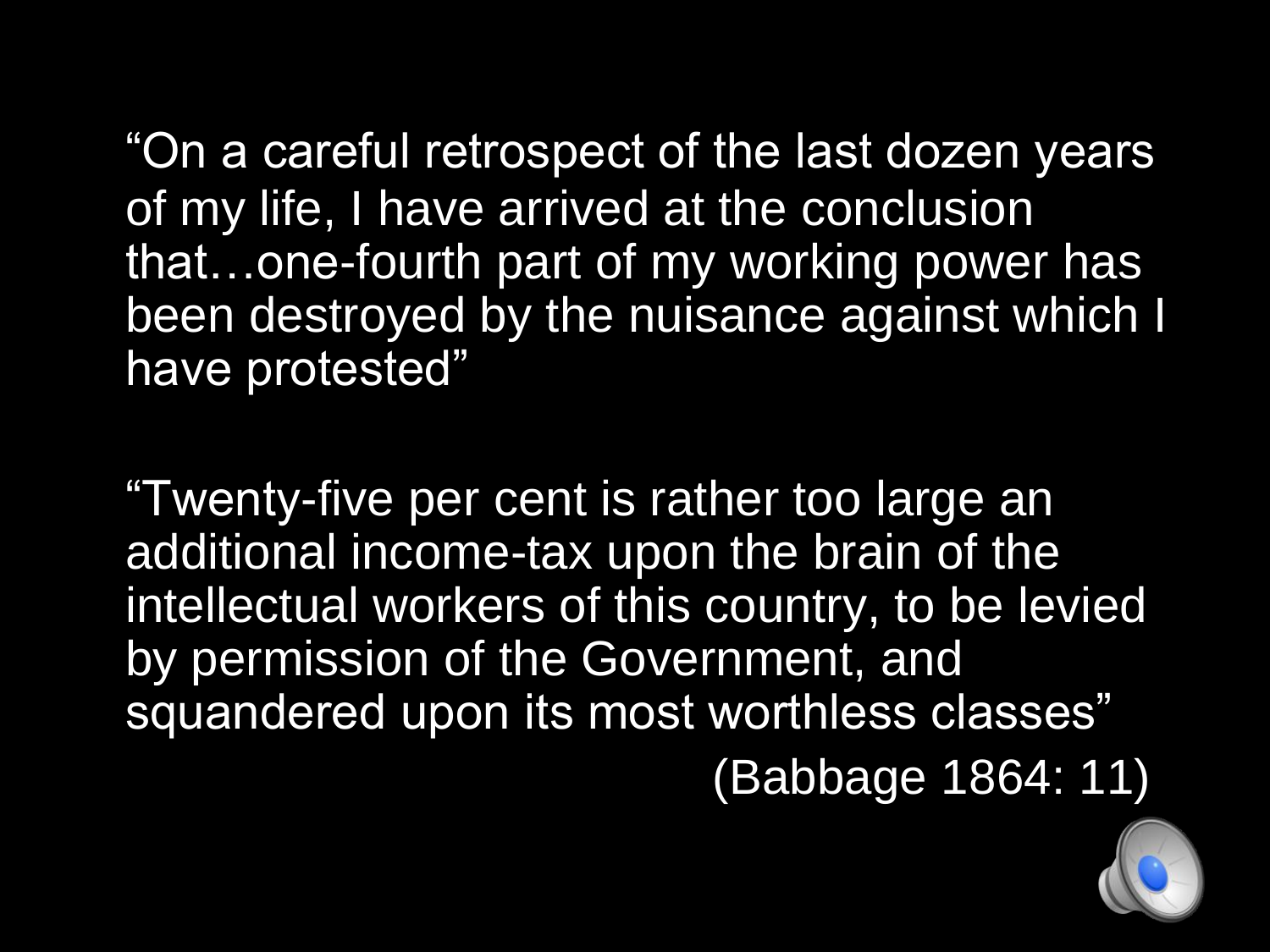"To those like myself, in such health as overworked citizens can be, with the nerves in constant tension, a 'reasonable cause' [for requesting the music cease], is tomfoolery. I go home from the City, the brain overwrought, feverish, and fatigued, and I require rest and change of occupation – reading, writing, and music – and these are impossible with the horrible street music from all sides – the very atmosphere impregnated with that thrice cursed droning noise – that abomination of London which makes me ill, which positively shortens my life from the nervous fever it engenders". (Bass 1864: 8-9)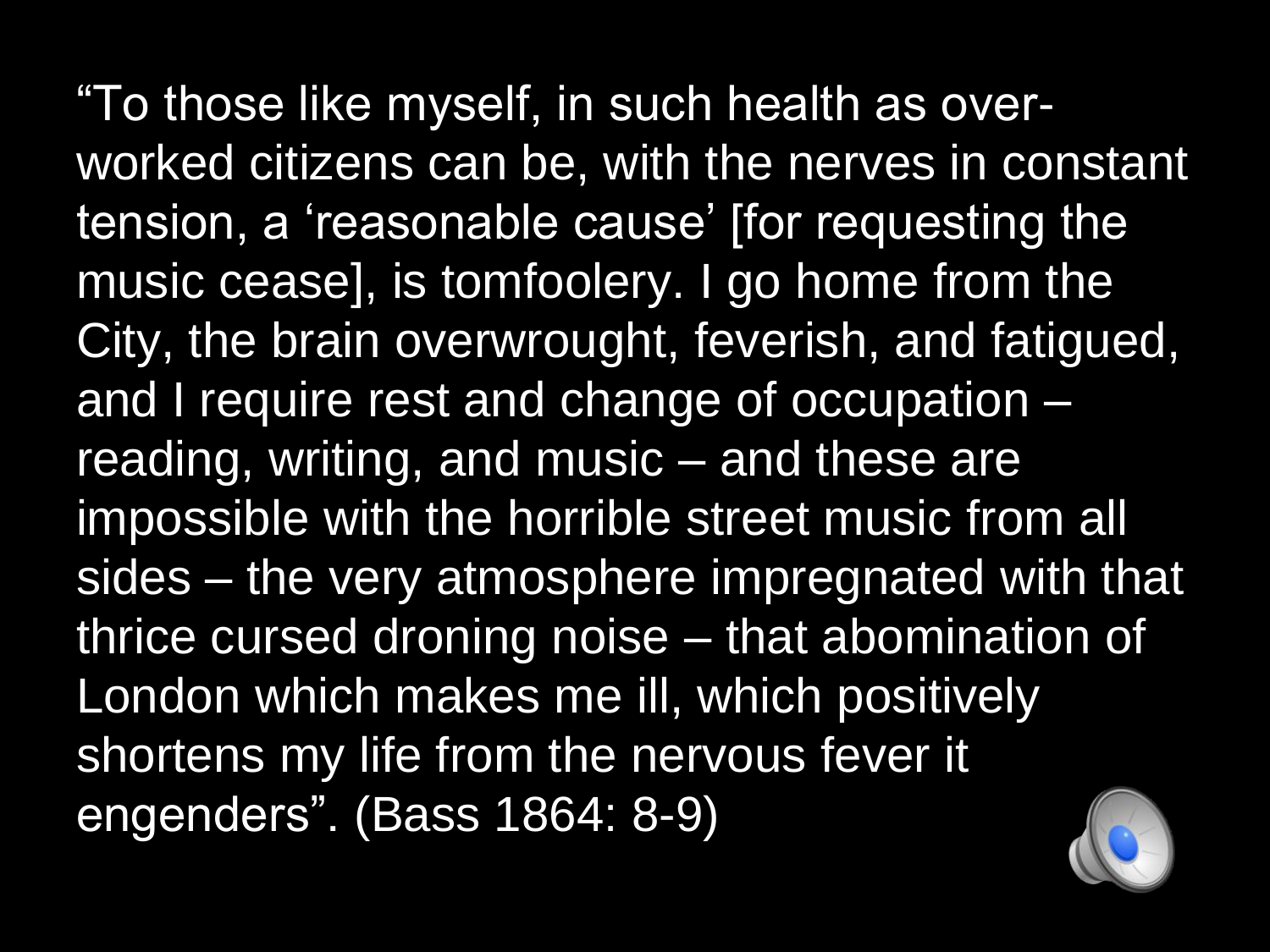#### Disposition and indifference



Edited and with an Introduction by DONALD N. LEVINE

The Heritage of Sociology

• In the context of an over-stimulating urban environment we need to adopt a 'blaze outlook' so as to 'renounce response' to what might annoy us

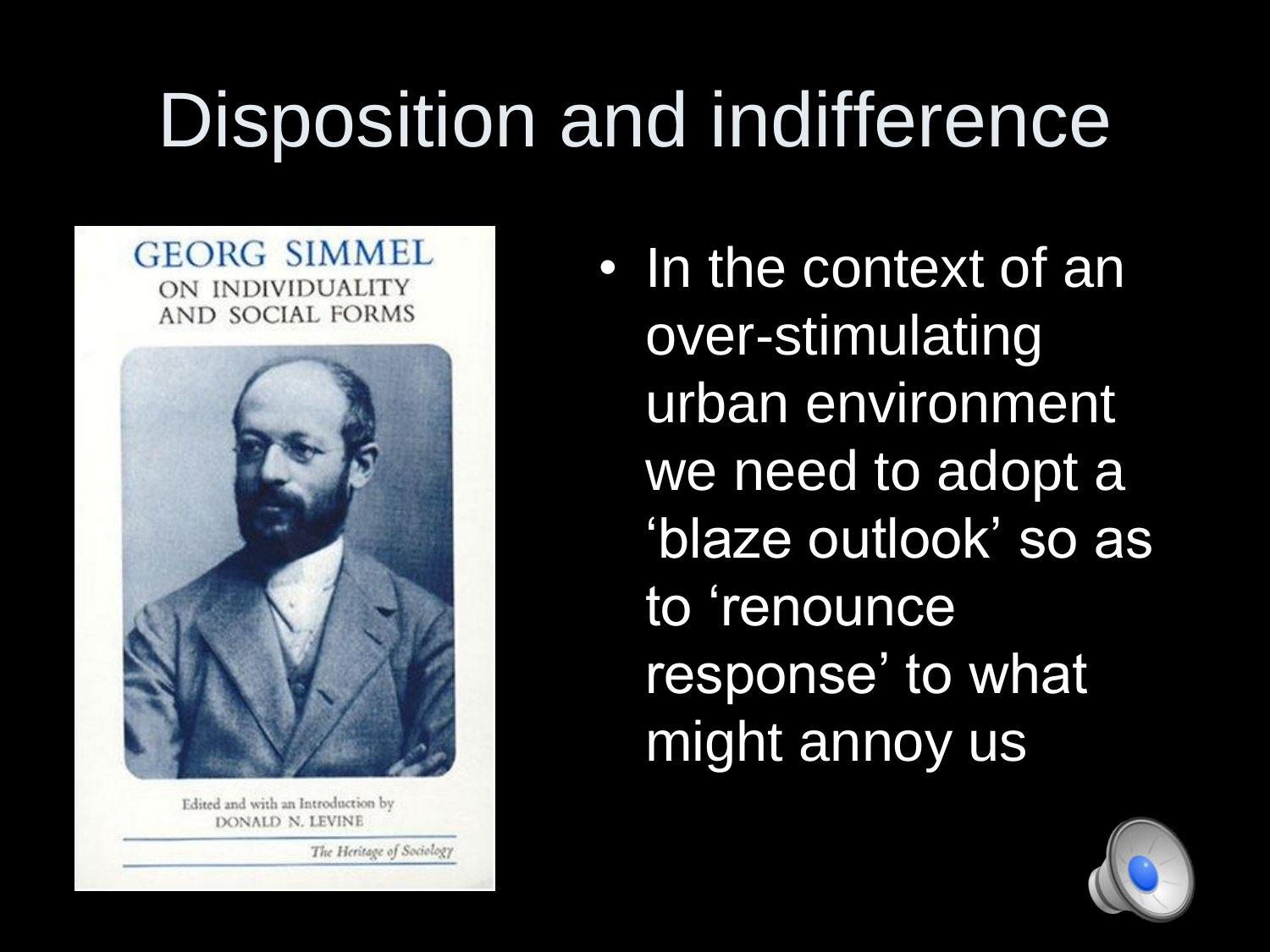## No place of escape?

- "In assaulting the hearth, the ... organ grinding denied [them]…the pursuit of 'rest' so essential to the life of proper gentlemen" (Picker 2003: 53)
- An invasion into "the very recesses of the 'Englishman's castle" (Babbage 1864: 25)

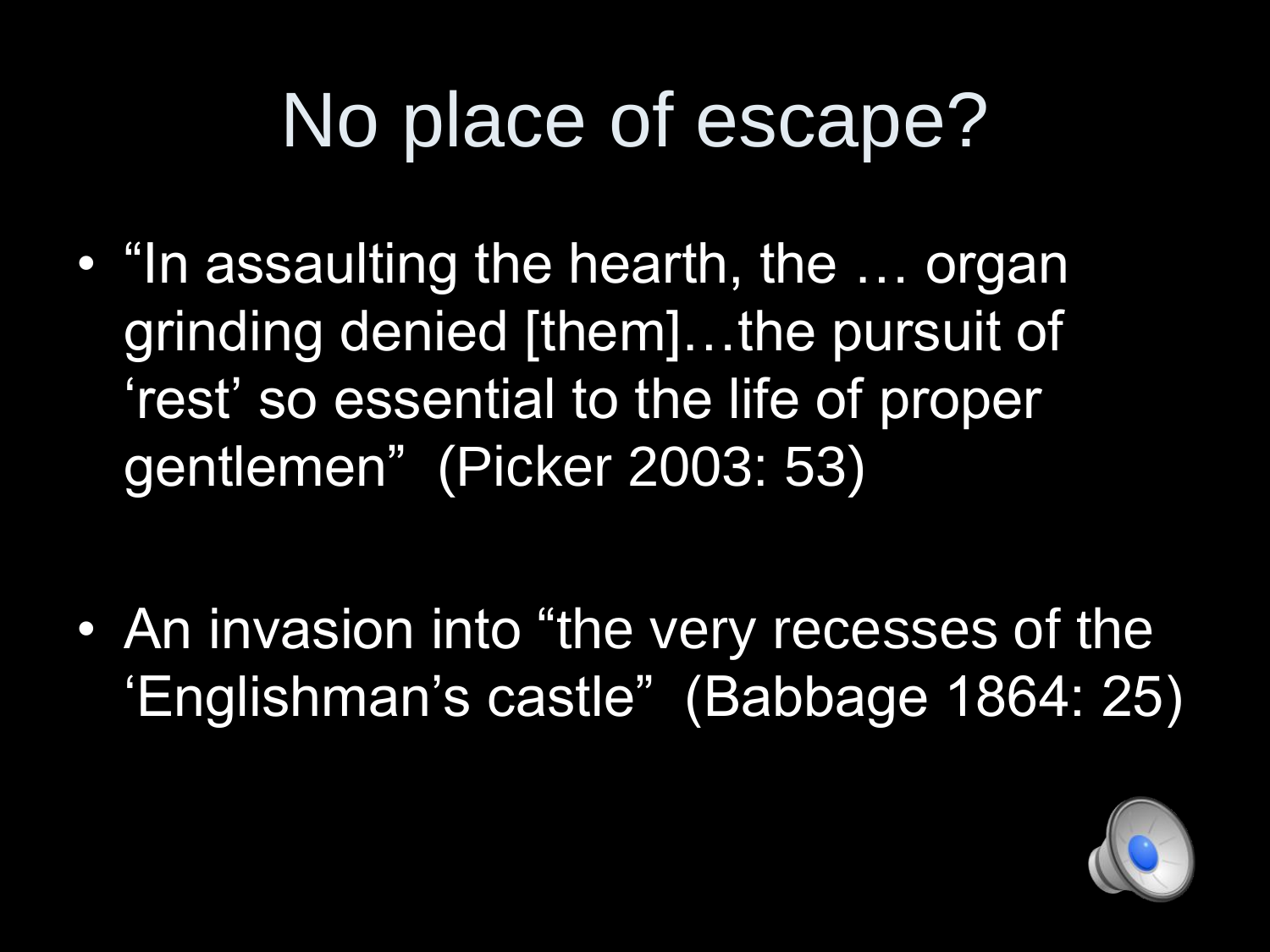## Conclusion

• What of street music today?

- From the Industrial Revolution to the Electric Revolution
	- From Barrel Organs to Battery powered amps?
- From the Street Music Debates (1860s) to the Metropolitan Police act (1839)